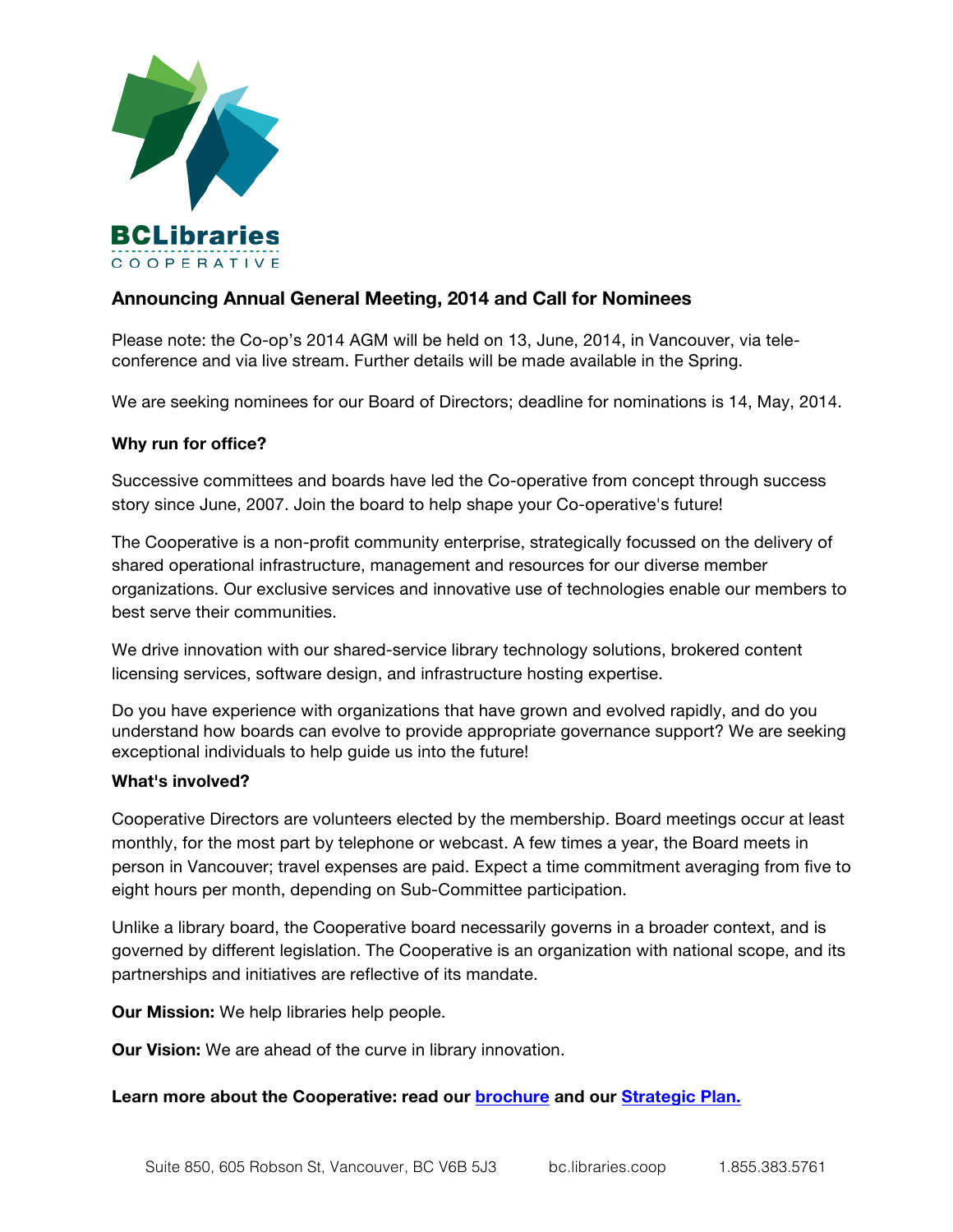## **Nomination Rules:**

- Any member delegate of the Co-op may nominate a candidate for Director.
- Any Member delegate may be nominated for a position as a Board Director.
- Nominations may be emailed to the Nominations Committee at least 30 days in advance (May 14, 2014) of the Annual General Meeting (June 13, 2014).
- Nominees must confirm, either on the Nomination Form or by e-mail to the Nomination Committee, their willingness to stand for election.

Candidates should forward with their nomination, a curriculum vitae and/or position statement which will be posted to the BC Libraries Cooperative website prior to the AGM. Nominations from the floor are not permitted.

#### **Nominee Minimum Qualifications:**

To qualify for nomination or appointment as a BC Libraries Cooperative Board Director, an individual must, at a minimum:

- Be a member of their organization's senior management team or its equivalent. Rationale: The Cooperative's membership consists of organizations, not individuals.
- Have demonstrated and significant experience serving on, or liaising with, a Board of Governance.

Rationale: The Cooperative's membership demands effective governance.

• Agree to act honestly and in good faith with a view to the best interests of the Cooperative.

Rationale: Per the *[Cooperative Association Act](http://www.bclaws.ca/civix/document/id/complete/statreg/99028_01)* S.84(1)(a).

#### **Voting Procedure:**

• All votes on elections are conducted by in person and/or telephone poll at the AGM. All votes on elections are by simple majority and each Member organization has one vote. Only a registered, designated employee of a member organization (Delegate or Alternate) may vote; Member Delegates and/or Alternates must be registered with the Cooperative at least 30 days in advance of the AGM in order to vote.

In the event that only one nomination is received for a position, that individual shall be declared elected by acclamation. Election results will be announced at the Annual General Meeting.

#### **Term of Office:**

Directors elected to the BC Libraries Board of Directors may serve a maximum of two consecutive terms.

#### **When are Elections Held?**

Elections are held at the BC Libraries Cooperative Annual General Meeting on 13, June, 2014. Candidates do not need to be present at the AGM to run for office.

#### **We thank all potential nominees for their interest!**